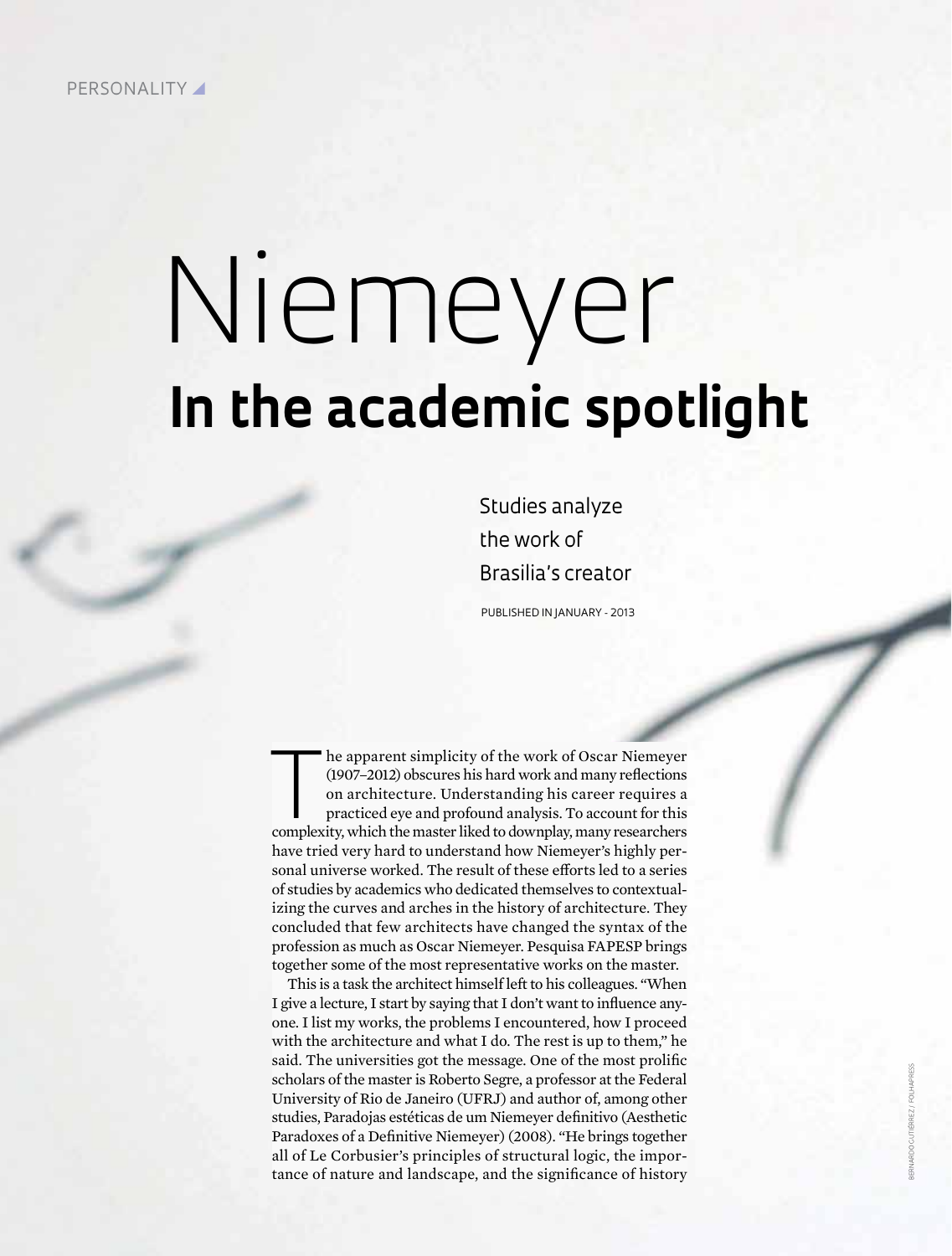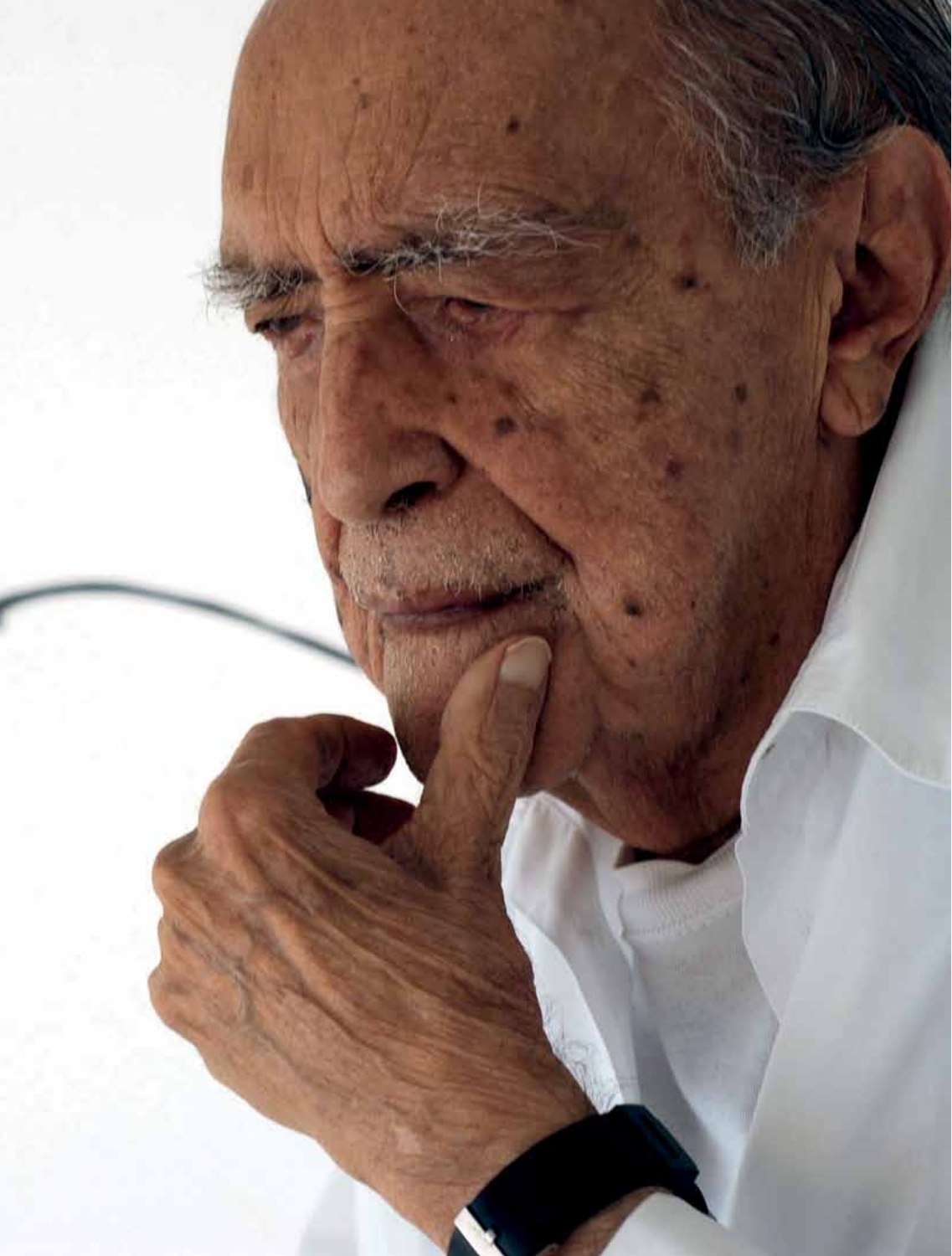and tradition, which are complemented by the rationality needed to solve the architectural problems of the work. After studying the terrain, the cost, the materials and the relationship with the urban or natural setting, an idea arises, the final innovative proposal that merges intuition and rationality," writes Segre. "He reinvented modern architecture."

Professor Julio Katinsky of the University<br>
of São Paulo School of Architecture and<br>
City Planning (FAU-USP) and author of of São Paulo School of Architecture and Caminhos do desejo: desenhos de Oscar Niemeyer na FAU-USP (Paths of Desire: Oscar Niemeyer drawings at FAU-USP) (2007) agrees that Niemeyer's architectural career trajectory transcends the internal and external limitations of creating architecture. "There is no shortage of comments in Niemeyer's essays on what is meant by beauty and the tasks imposed on contemporary architects. But, as we have said, we will never arrive at a valid and lasting definition for his concept of beauty," noted the study Técnica e arte na obra de Niemeyer (Technique and Art in the Work of Niemeyer) (2007). "Moreover, his work as an architect — along with revealing a remarkable consistency beginning with the works prior to Pampulha, but then showing us that a germ of the future architect was already in them — also reveals to us an architect that throughout his life, always knew how to creatively incorporate the innovations of his time. He adhered to a process of ongoing self-creation and renewal, from his first published works to those that are still coming out today."

![](_page_2_Picture_2.jpeg)

**1** Columns of the Palácio do Planalto in Brasilia

**2** Oscar Niemeyer Cultural Center in Asturias, Spain

**3** Copan Building, downtown São Paulo

![](_page_2_Picture_6.jpeg)

The theme of recurrence also drew the attention of Edson Mahfuz, a professor at the Federal University of Rio Grande do Sul (UFRGS) and author of O clássico, o poético e o erótico: método, contexto e programa na obra de Oscar Niemeyer (The Classic, the Poetic and the Erotic: Method, Context and Program in the Work of Oscar Niemeyer) (2011). In the essay "Cinco razões para olhar com atenção as obras de Oscar Niemeyer (Five Reasons to Look Carefully at the Works of Oscar Niemeyer)," Mahfuz analyzes the principal features of the architecture of Brasilia's creator. "One of the most striking characteristics of Niemeyer's work, what sets it apart from the work of 99% of other architects, is that it has a strong sense of formal identity. This quality comes from the presence of clear formal structures based on the organization of his designs, the use of basic forms in configuring their constituent elements and the fact that the number of elements in his designs is always limited," writes Mahfuz. "These characteristics define a highly plastic work, easy to understand and remember — and therefore having highly symbolic power — which never yielded to the temptation to make extravagant designs in an era classified by some as Neo-Baroque," he says.

Revisiting his works is one of Niemeyer's virtues, according to Mahfuz. "Although there is much talk of the originality of Oscar Niemeyer's ideas, a close examination of his work is enough to show that its characteristic feature is recurrence, reusing his own solutions